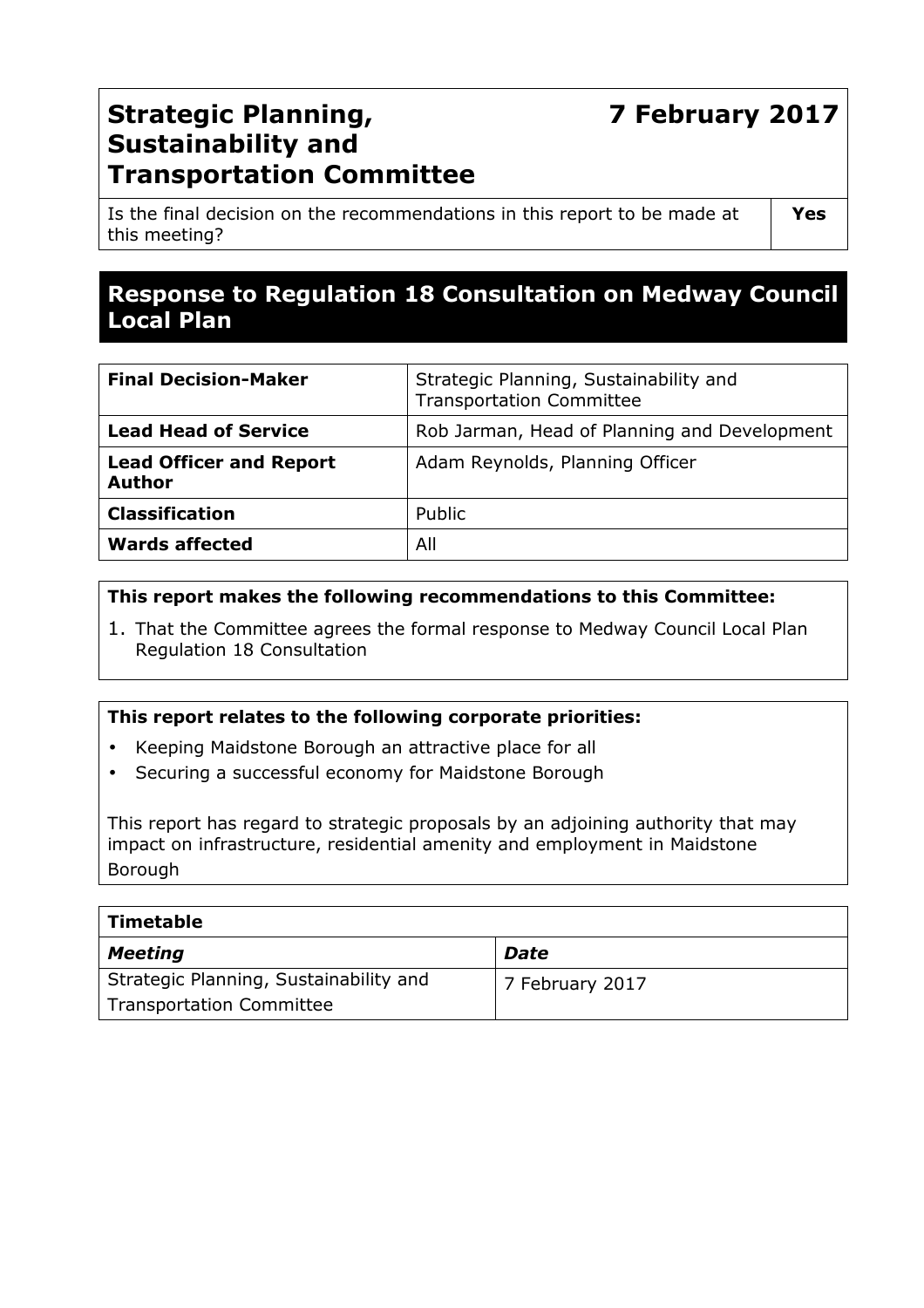## **Response to Regulation 18 Consultation on Medway Council Local Plan**

#### **1. PURPOSE OF REPORT AND EXECUTIVE SUMMARY**

1.1 This is an informative report designed to draw the Committee's attention to the commencement of the Medway Council Local Plan Regulation 18 consultation document. An urgent update report and response will be provided to accompany this report and the Committee will be asked to consider the proposed response in order that it may be submitted by the deadline of 6<sup>th</sup> March 2017.

#### **2. INTRODUCTION AND BACKGROUND**

- 2.1 Medway Council is producing a new Local Plan, to replace its current saved Policies in the 2003 Local Plan and the Kent Waste and Minerals Local Plans. The new Local Plan will have a time horizon up to 2035.
- 2.2 In January 2016 Medway Council published the first stage of its new Local Plan Regulation 18 Issues and Options for public consultation. This further Regulation 18 Development Options consultation responds to the information gathered during the 2016 consultation, and represents the next formal stage in the preparation of the Medway Local Plan.

#### **3. AVAILABLE OPTIONS**

- 3.1 There are two options available to Members. Firstly, the Council could send a formal response to the consultation (with any amendments deemed necessary by this Committee).
- 3.2 Secondly, Members could choose not to make a formal response to the Council Local Plan Regulation 18 consultation.
- 3.3 Choosing to make a response will help ensure that Maidstone Borough Council's comments and concerns are provided to Medway Council at an early stage in order that they may be considered as its Local Plan is produced. If no formal representation is made, this would result in a missed opportunity for the Council to set out its position and concerns in respect of this important stage of Local Plan production for a neighbouring local planning authority.

#### **4. PREFERRED OPTION AND REASONS FOR RECOMMENDATIONS**

4.1 As set out above, the preferred option is for the Council to submit a formal response to Medway Council consultation (with any amendments deemed necessary by this Committee) as set out in paragraph 3.1 above. This will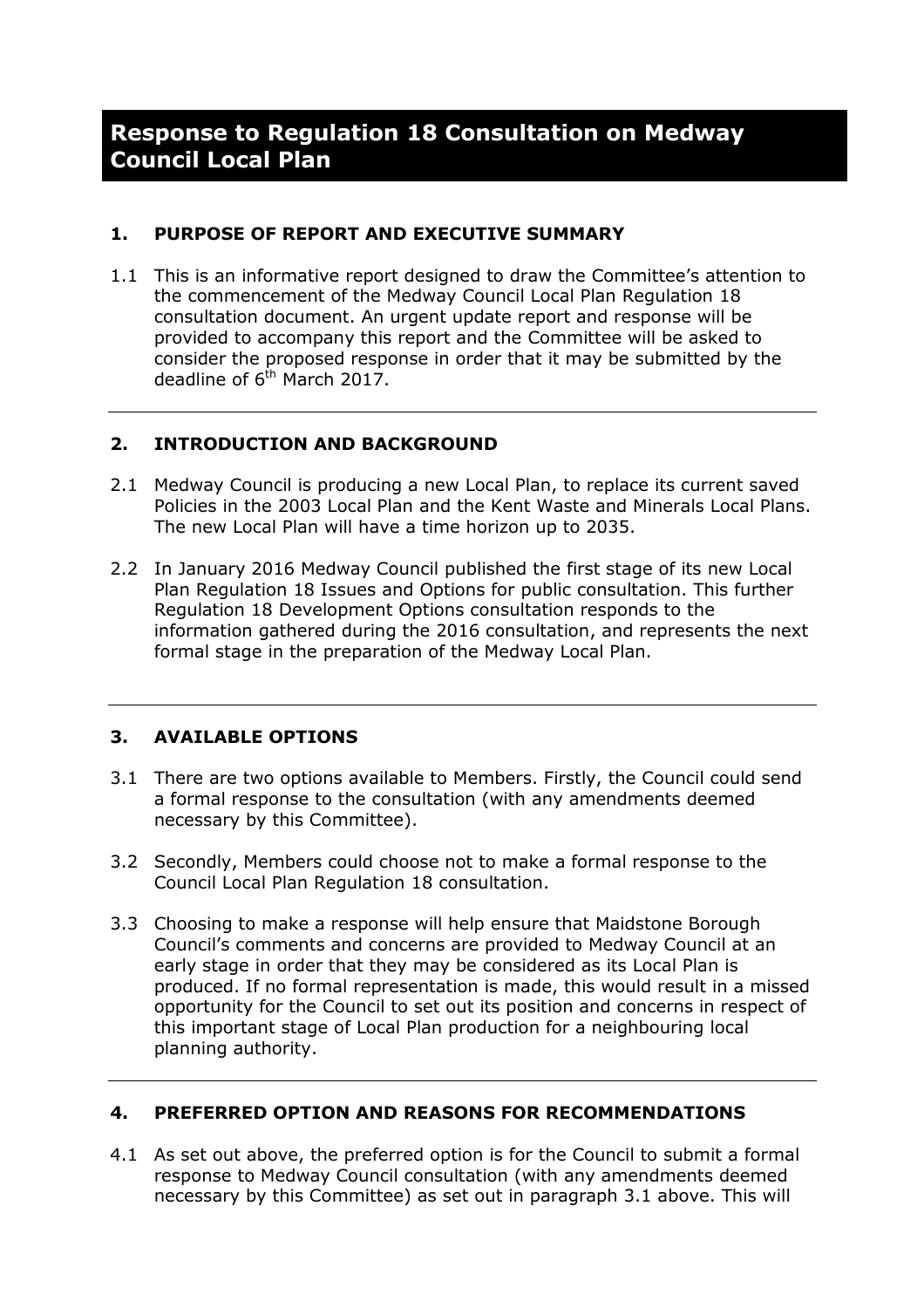help ensure that Maidstone Borough Council's comments and concerns are provided to Medway Council at an early stage in order that they may be considered as its draft Local Plan is prepared.

#### **5. NEXT STEPS: COMMUNICATION AND IMPLEMENTATION OF THE DECISION**

#### **6. CROSS-CUTTING ISSUES AND IMPLICATIONS**

| <b>Issue</b>                                           | <b>Implications</b> | Sign-off                                         |
|--------------------------------------------------------|---------------------|--------------------------------------------------|
| <b>Impact on Corporate</b><br><b>Priorities</b>        |                     | [Head of<br>Service or<br>Manager]               |
| <b>Risk Management</b>                                 |                     | [Head of<br>Service or<br>Manager]               |
| <b>Financial</b>                                       |                     | [Section 151<br>Officer &<br>Finance<br>Team]    |
| <b>Staffing</b>                                        |                     | [Head of<br>Service]                             |
| Legal                                                  |                     | [Legal Team]                                     |
| <b>Equality Impact Needs</b><br><b>Assessment</b>      |                     | [Policy &<br>Information<br>Manager]             |
| <b>Environmental/Sustainable</b><br><b>Development</b> |                     | [Head of<br>Service or<br>Manager]               |
| <b>Community Safety</b>                                |                     | [Head of<br>Service or<br>Manager]               |
| <b>Human Rights Act</b>                                |                     | [Head of<br>Service or<br>Manager]               |
| <b>Procurement</b>                                     |                     | [Head of<br>Service &<br>Section 151<br>Officer] |
| <b>Asset Management</b>                                |                     | [Head of<br>Service &<br>Manager]                |

#### **7. REPORT APPENDICES**